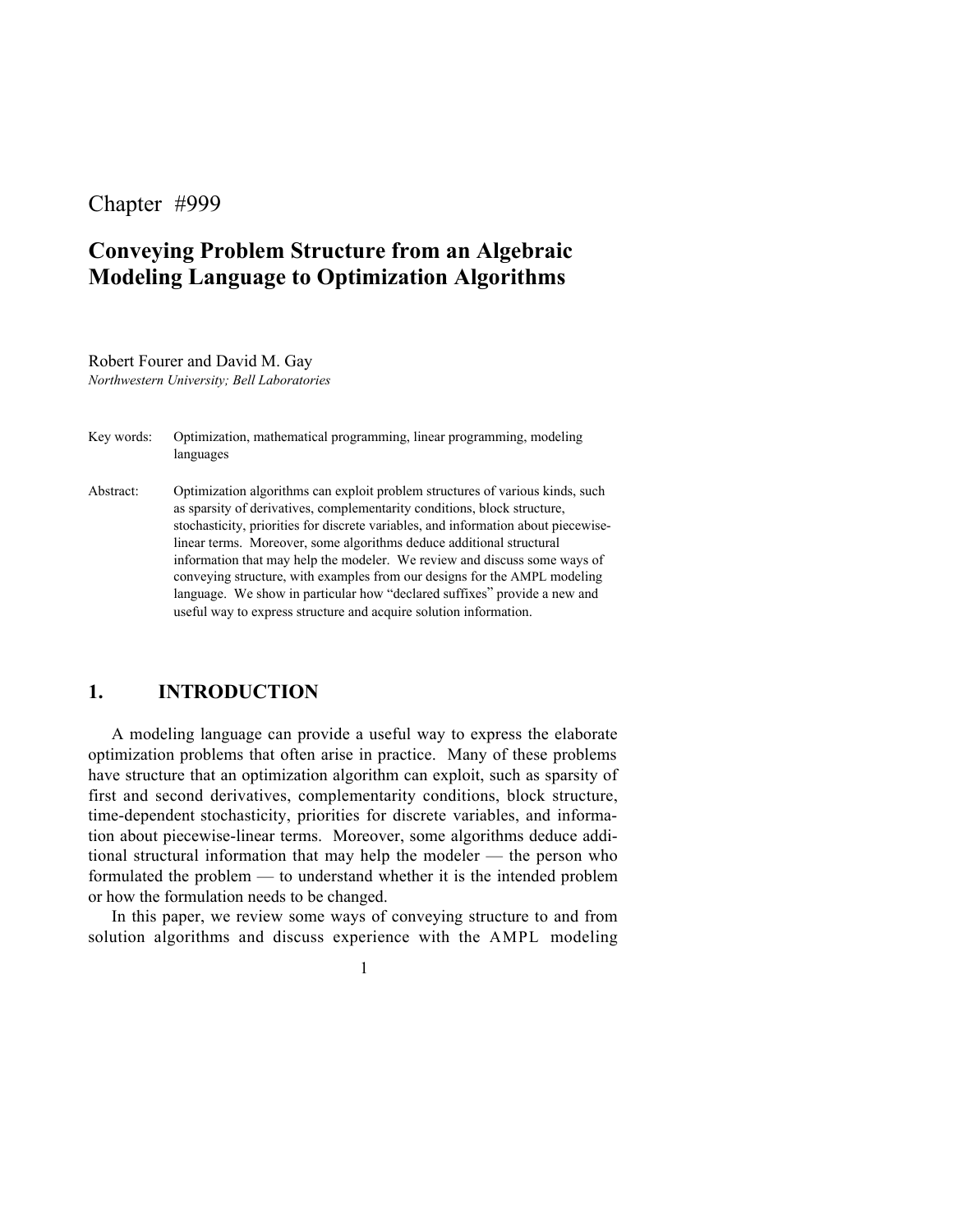language (Fourer, Gay and Kernighan 1990, 1993). In particular, declared suffixes, a recent addition to AMPL, provide a new and useful way to express structure and acquire solution information.

The next section of this paper briefly describes the general form of mathematical programming problems and some of their structure. Then §3 introduces builtin and declared suffix notations, and §4 provides several examples of declared suffixes. Some other kinds of structural information are discussed in §5, and the potential for future uses of the suffix feature is addressed by the concluding remarks in §6.

## **2. BASIC PROBLEM STRUCTURE**

Mathematical programming problems can generally be stated in the following form: given smooth functions  $f: \mathbb{R}^n \to \mathbb{R}$  and  $c: \mathbb{R}^n \to \mathbb{R}^m$ , *m*-vectors *l* and *u*, and *n*-vectors <u>*x*</u> and  $\bar{x}$ , with components  $l_i$ ,  $x_i \in [-\infty, \infty)$ ,  $u_i$ ,  $\bar{x}_i \in (-\infty, \infty]$ ,  $l_i \leq u_i$ , and  $\underline{x}_i \leq \bar{x}_i$ ,

| minimize $f(x)$ |  |  |
|-----------------|--|--|
|                 |  |  |

| subject to $l \le c(x) \le u$ | (1b) |  |
|-------------------------------|------|--|

and  $x \le x \le \bar{x}$ , (1c)

with inequalities understood componentwise. Some components of *x* may also be required to be integers. Although the simple-bound constraints (1c) could be folded into the general constraints (1b), AMPL distinguishes these constraint types in the information it makes available to solution algorithms, since many algorithms gain efficiency by dealing separately with simplebound constraints, and some only handle such constraints.

Algorithms for solving (1) often use the first derivatives of *f* and *c*, the gradient  $\nabla f(x)$  and Jacobian matrix  $J(x) = \nabla c(x)$  with  $J_{ij} = \frac{\partial c_i}{\partial x_j}$ . In large problems, it is important to know and exploit the sparsity structure of *J* (that is, the knowledge of which components of *J* are always zero).

Solvers — implementations of solution algorithms — are generally idiosyncratic in how one conveys problems to them. Often they require subroutines (or, in object-oriented parlance, methods) that compute *f, c* and the requisite derivatives, but they may also operate by reverse communication, returning to the caller with a request to be called again with arguments containing updated problem information, such as function and constraint values and derivatives. Because of the great variety of solver interfacing requirements, we have found it convenient to prepare an AMPL/solver interface library (Gay 1997) to assist in providing various kinds of problem informa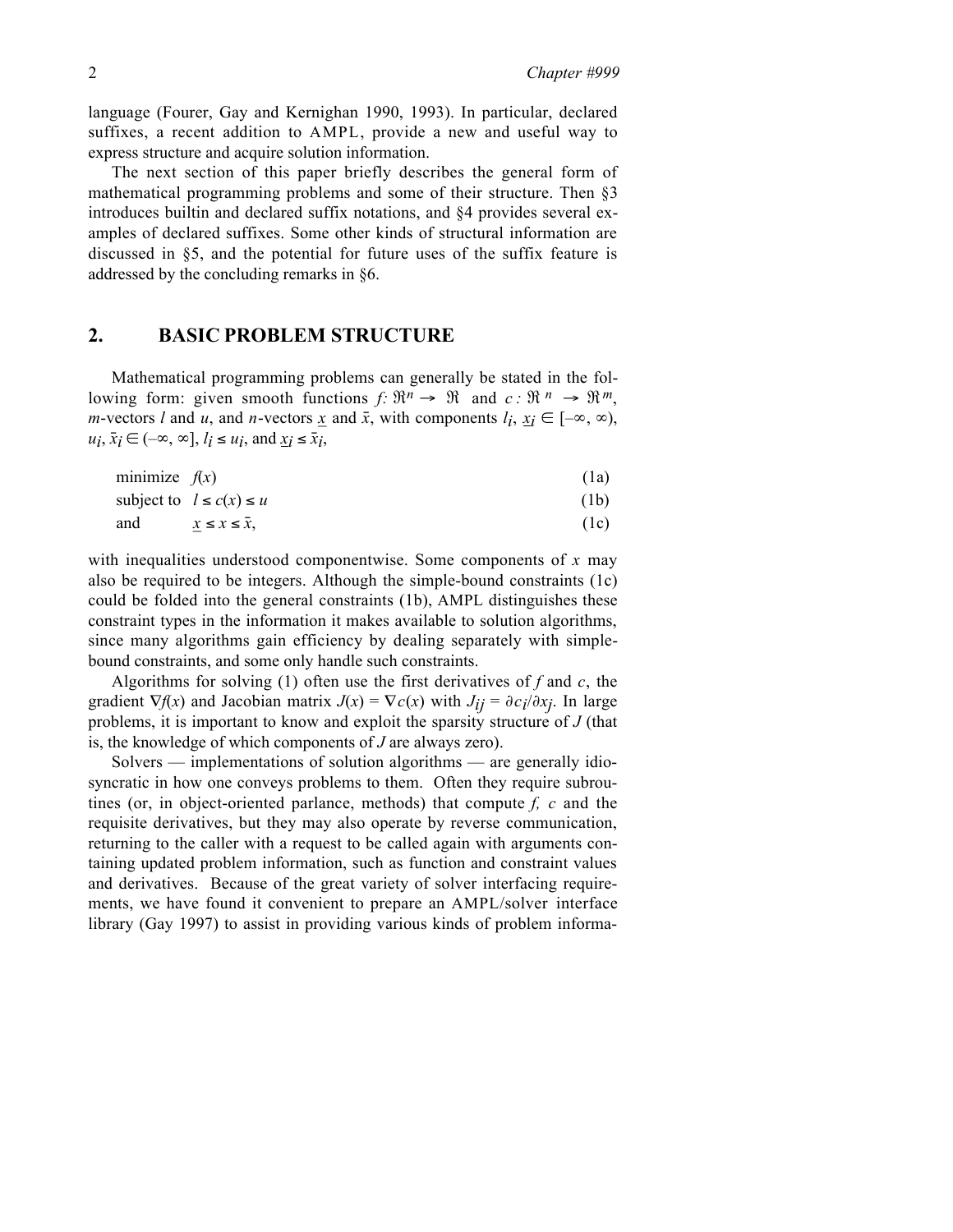tion. Solver-specific *drivers* obtain problem information from calls to the library, transform the information as necessary, and convey it to the solver.

Information provided to drivers from AMPL/solver interface library calls includes problem statistics, sparsity, and routines for computing constraint and objective functions and their first and second derivatives. Detailed instructions for using the library appear in Gay (1997). Efficiently computing second derivatives (in the form of the Hessian of the Lagrangian function) explicitly or in the form of Hessian-vector products is a particular challenge. We use backwards automatic differentiation for both gradient and Hessian computations; see Gay (1991, 1996) for more details and references.

# **3. SUFFIXES**

 This section examines AMPL's suffix notations and their uses for conveying structure. AMPL suffixes are of two kinds, builtin and declared. Builtin suffixes have values derived from the current problem state, and are found in some form in most large-scale modeling languages. Declared suffixes may be assigned values by the modeler or by solvers, and are a relatively recent addition to the AMPL language; we are not aware of any attempts to extend other modeling languages with any comparable feature.

# **3.1 Motivation for declared suffixes**

 Over the course of AMPL's development, we have found it convenient to make various kinds of auxiliary information about variables and constraints available via "dot" or "suffix" notations, which involve appending a period ("dot") to the possibly subscripted name of a model entity, followed by a suffix name. For example, if  $Buy[j]$  denotes a variable that represents the amount of food  $\dot{\uparrow}$  to be purchased, then Buy [ $\dot{\uparrow}$ ]. rc refers to that variable's reduced cost; a display of the values and reduced costs of all such variables is produced by the command display Buy, Buy.rc. Suffixes may also appear on so-called generic synonyms for variables, so that display \_varname, \_var, \_var.rc will produce a table of all variables, with their names in the first column, their values in the second, and their reduced costs in the third. Table 1 shows AMPL's builtin suffixes for problem and solution information associated with variables.

Builtin suffixes work in a similar way to denote values associated with constraints and with objectives. Complete tables of builtin suffix names appear in Fourer, Gay and Kernighan (1993), pp. 320–322, and in http:// www.ampl.com/ampl/NEW/suffbuiltin.html .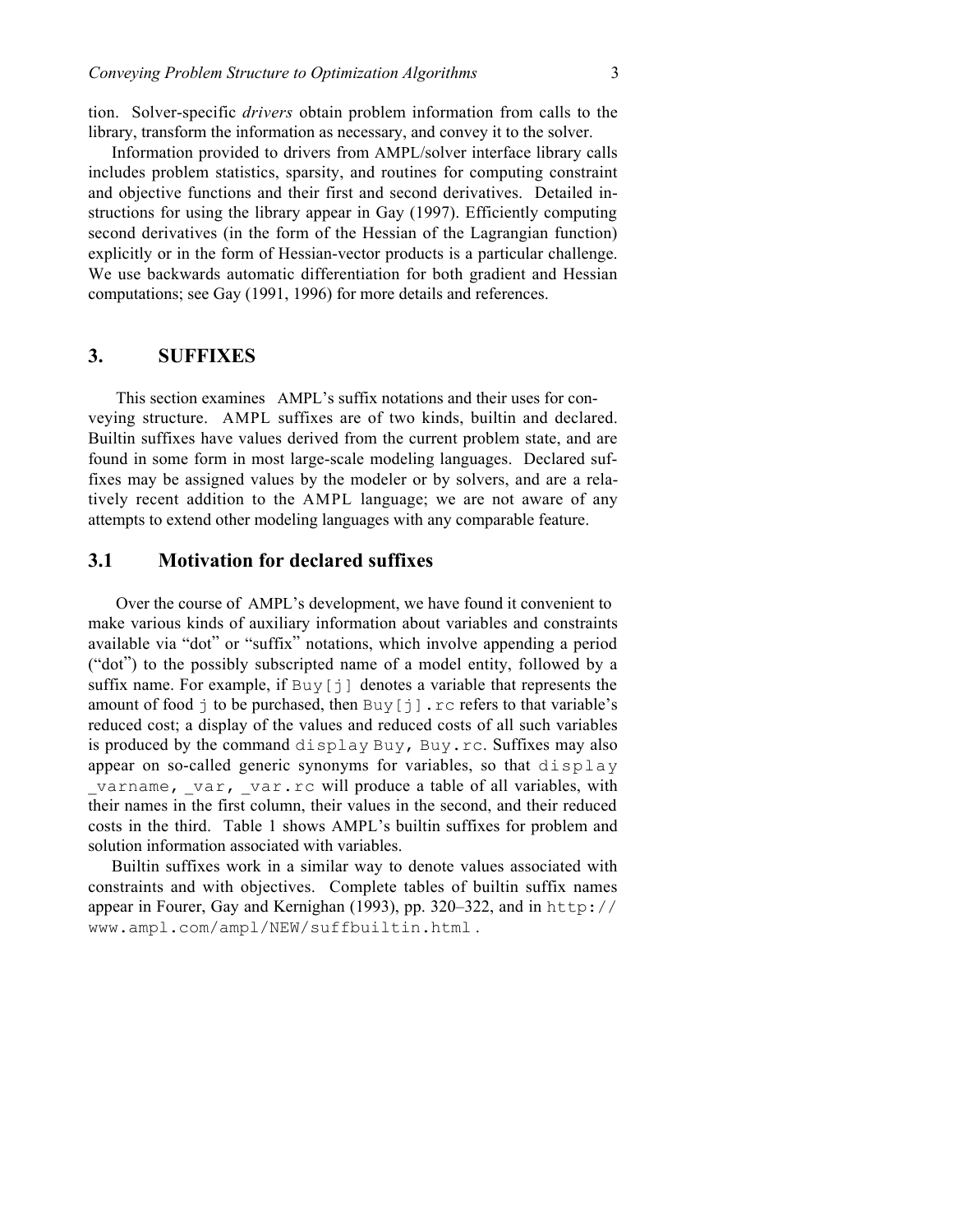| Suffix          | Associated value                                  |
|-----------------|---------------------------------------------------|
| $.lb$ $.lb$     | Lower, upper bound                                |
| . $1b0$<br>ub0. | Bounds from variable's definition (var statement) |
| $.lb1$ $ub1$    | Weaker bounds from presolve                       |
| .1b2 .ub2       | Stronger bounds from presolve                     |
| .init           | Most recent initial value                         |
| .init0          | Original initial value                            |
| $rac{r}{r}$     | Reduced cost                                      |
| $.\n $ rc       | Lower bound reduced cost                          |
| .urc            | Upper bound reduced cost                          |
| .slack          | Slack (distance from bound)                       |
| .lslack         | Lower bound slack                                 |
| .uslack         | Upper bound slack                                 |

*Table 1.* AMPL builtin suffixes for variables

Particular kinds of solvers can often make use of additional information associated with optimization model components. For example, solvers that employ the simplex method maintain a basis status for each variable and constraint of a problem. Communicating a good starting basis along with a problem can save these solvers considerable time. When solving a problem from scratch, a suitable starting basis may be hard to guess, but many applications involve the solution of a sequence of related problems, and the final basis for one problem may make a good initial basis for the next one. Thus it may be desirable to receive basis status information from a solver as well as to send it back later.

As another example, when some variables are restricted to integer values, the solver may need to carry out a branch-and-bound process, searching a tree of progressively more restricted cases so as to continually improve known solutions and bounds. Supplementary information associated with integer variables can enable the solver to make much more effective choices of the cases to be analyzed at each level of the search.

Auxiliary information can also arise as a result of applying a solver, in which case a means is needed for conveying it back to the modeling language's user. If a linear programming problem is unbounded, for example, it is sometimes useful to know a ray along which the objective can decrease without bound. The specification of the ray's direction associates an additional floating-point number with each variable.

We can never anticipate all the kinds of auxiliary information that solvers will find useful, either when solving a problem or when communicating information about the solution(s) it has found. Therefore we have chosen to permit declarations of suffixes, an open-ended scheme that adapts easily to the needs of various solvers and the problem classes they address. Each declared suffix associates one auxiliary value with each variable, constraint, objective, or problem subset of an AMPL model.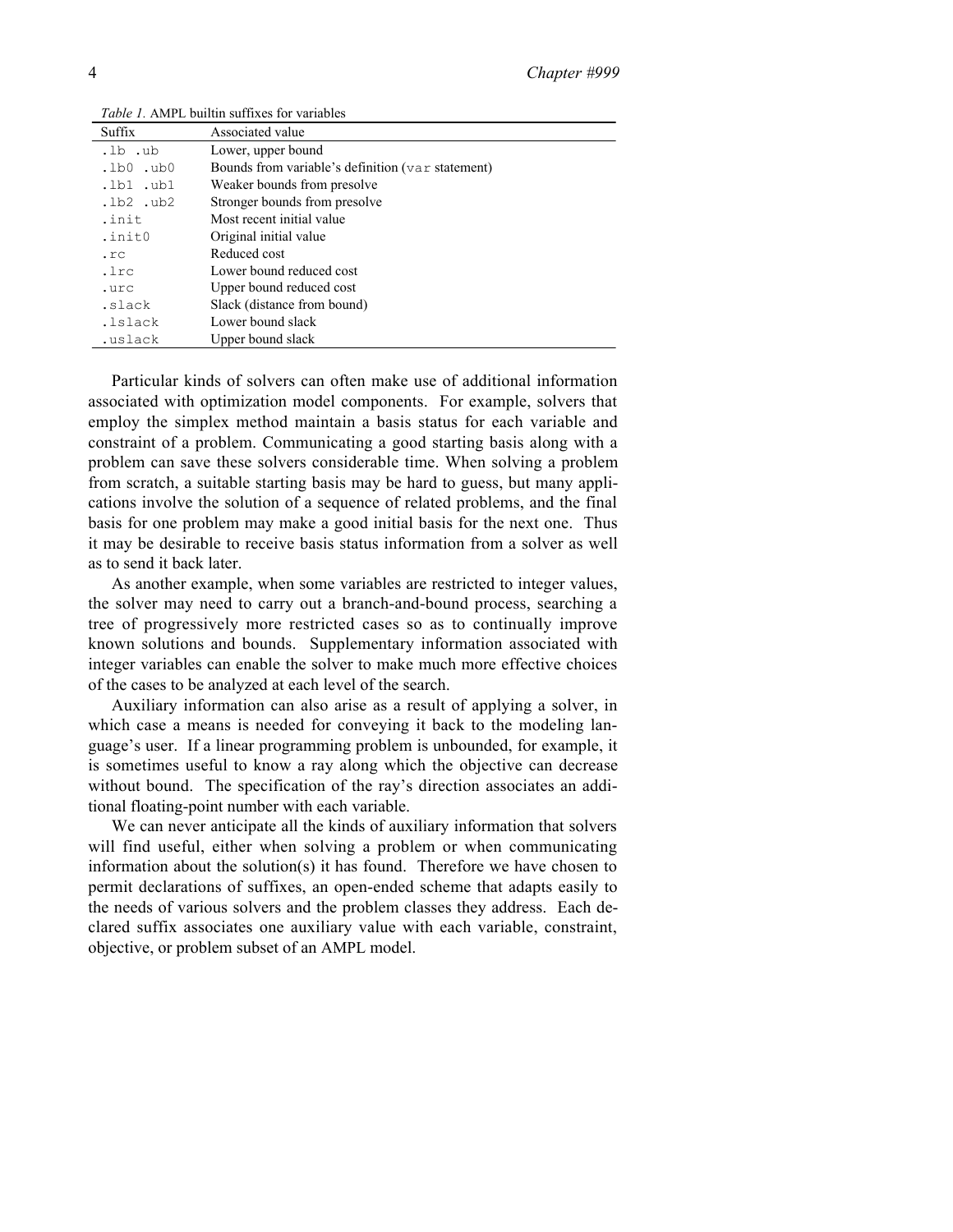## **3.2 Declarations of suffixes**

AMPL requires each model entity to be introduced by a declaration before it is used. Examples of such entities are parameters, sets, variables, constraints, and objective functions. Declared suffixes are a new entity that must be introduced by a declaration.

Parameters in AMPL are named data values, introduced by param declarations. Often it is natural for a parameter to assume only numeric values, but sometimes it is convenient to have string-valued parameters. Since numeric values are more common, AMPL's convention is that a parameter is restricted to numeric values unless the keyword symbolic appears in its declaration.

Declared suffixes are introduced by a suffix declaration. For example,

suffix priority;

introduces suffix .priority. For consistency with AMPL's declarations of parameters, and because we expect that numeric-valued declared suffixes will be more common than string-valued ones, a declared suffix is also restricted to having numeric values unless symbolic appears in its declaration.

In addition to suffixes declared explicitly by a modeler, AMPL provides a few "predeclared" suffixes for common purposes, such as handling the previously mentioned basis statuses. Solvers are also provided with a mechanism for causing suffixes to be defined. Examples of these options appear in subsequent sections.

For convenience in communicating with solvers (by explicitly transmitting only nonzero suffix values), all declared suffix values are initially zero. We originally intended to allow a default-value clause in suffix declarations, analogous to the existing default-value clause in parameter declarations. The expression for the default value may involve model parameters, however, whose values may be changed by assignments and various other mechanisms. In some of these cases, it is not clear when the default expression should be evaluated, and any of the reasonable resolutions of this issue would complicate the specification and implementation of suffixes. (Similarly, for simplicity, derived parameters — whose values are permanently defined by expressions in their declarations — may not depend on declared suffixes.)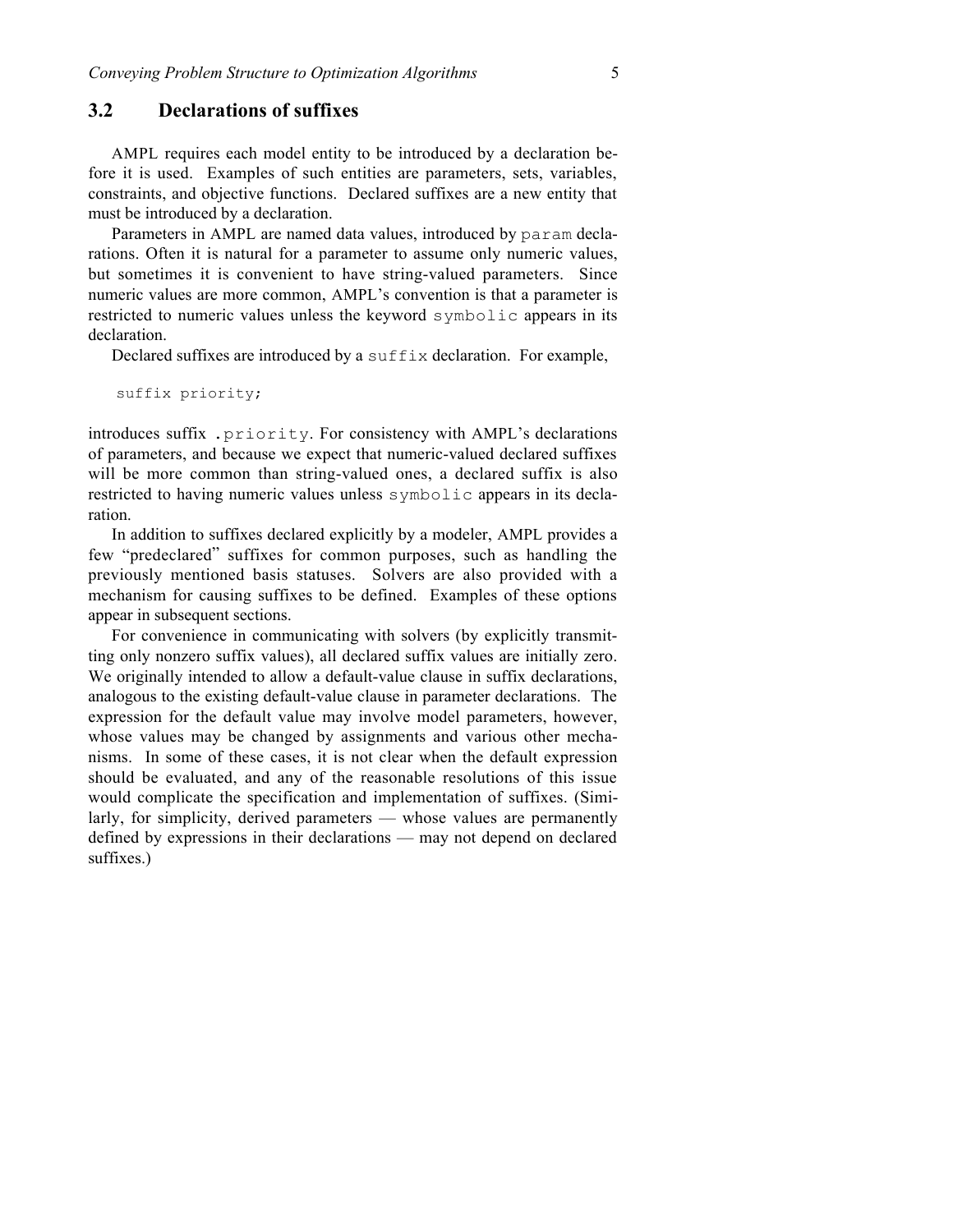#### **3.3 Symbolic suffix tables**

Although many kinds of auxiliary information are naturally numeric, some information is more conveniently considered to be symbolic. Solvers that maintain a basis, for instance, generally place each variable and constraint slack into one of a small number of categories such as "basic" or "nonbasic at upper bound". It is convenient to associate short symbolic names with these categories, and symbolic declared suffixes are valuable for this purpose.

In the uses we have so far seen for symbolic declared suffixes, only a relatively few symbolic values are of interest. For convenience and efficiency in communicating with solvers, we use a kind of "super sparsity" to maintain symbolic suffix values and exchange them with solvers: symbolic suffixes always have an underlying numeric value that is associated with a string value by a "suffix table". For example, .sstatus is predeclared to serve as a symbolic suffix for recording the basis status of variables and of (the slack or artificial variables associated with) constraints. The default value for the suffix table associated with . sstatus is

```
0 none no status assigned
1 bas basic
2 sup superbasic
3 low nonbasic <= (normally =) lower bound
4 upp nonbasic >= (normally =) upper bound
5 equ nonbasic at equal lower and upper bounds
6 btw nonbasic between bounds
```
Numeric values in the first column are associated with string values in the second column, and the rest of each line is an optional description of the value. Thus the default numeric value 0 is associated with none, 1 is associated with bas, 2 with sup, and so forth. The numeric values themselves can be accessed by appending num to the name of a symbolic suffix. For example,

```
ampl: model diet.mod;
ampl: data diet2a.dat;
ampl: solve;
MINOS 5.5: optimal solution found.
13 iterations, objective 118.0594032
```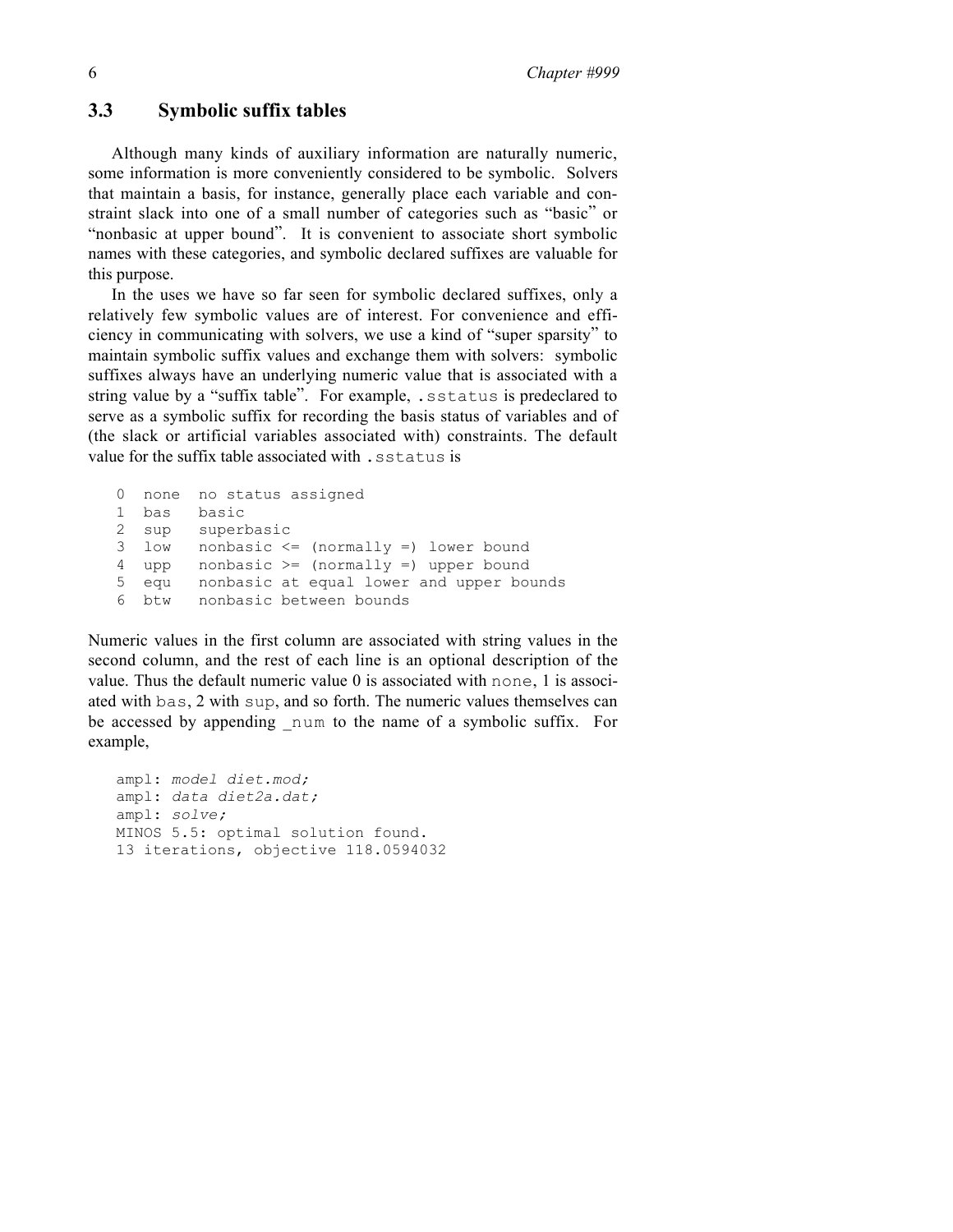```
ampl: display varname, var,
ampl? _var.sstatus, _var.sstatus_num;
: _varname _var _var.sstatus _var.sstatus_num :=
1 "Buy['BEEF']" 5.36061 bas 1
2 "Buy['CHK']" 2 low 3
3 "Buy['FISH']" 2 low 3
4 "Buy['HAM']" 10 upp 4
5 "Buy['MCH']" 10 upp 4
6 "Buy['MTL']" 10 upp 4
7 "Buy['SPG']" 9.30605 bas 1
8 "Buy['TUR']" 2 low 3
;
```
The correspondence between symbolic suffixes and suffix tables is maintained through AMPL *environments,* which are collections of name-value pairs. Some common operating systems, such as Unix, MS-DOS, and Microsoft Windows, maintain an environment, and AMPL inherits its initial environment from the operating system (and supplies default values for some environment variables if they do not appear in the operating system's environment). AMPL's option command can display or change environment values, and these values can also be accessed in commands by a "dollar" notation, a  $\frac{1}{2}$  followed by the name of the environment variable.

Various environment variables affect AMPL's behavior. For example, \$solver determines which solver AMPL invokes in response to a solve command. Solvers run as separate programs, and when AMPL invokes a solver or other program, it passes along the current environment. Solvers often respond to particular environment variables. For example, by convention appending \_options to the name of a solver gives an associated environment variable that can be used to specify values for operational parameters and switches. Thus the value of \$minos\_options, for example, affects the behavior of solver minos.

The situation with suffix tables for symbolic suffixes is analogous: appending \_table to the suffix name gives the name of an environment variable that contains the suffix table. For example, the AMPL command print \$sstatus table causes the table shown above to be displayed (so long as \$sstatus\_table has its default value).

What about num values that do not appear in the suffix table? The suffix table mechanism is also used in situations where it is convenient for a range of numeric values to correspond to a single symbolic value. For example, the results of executing a solver may fall into one of the six broad categories shown in AMPL's default \$solve result table: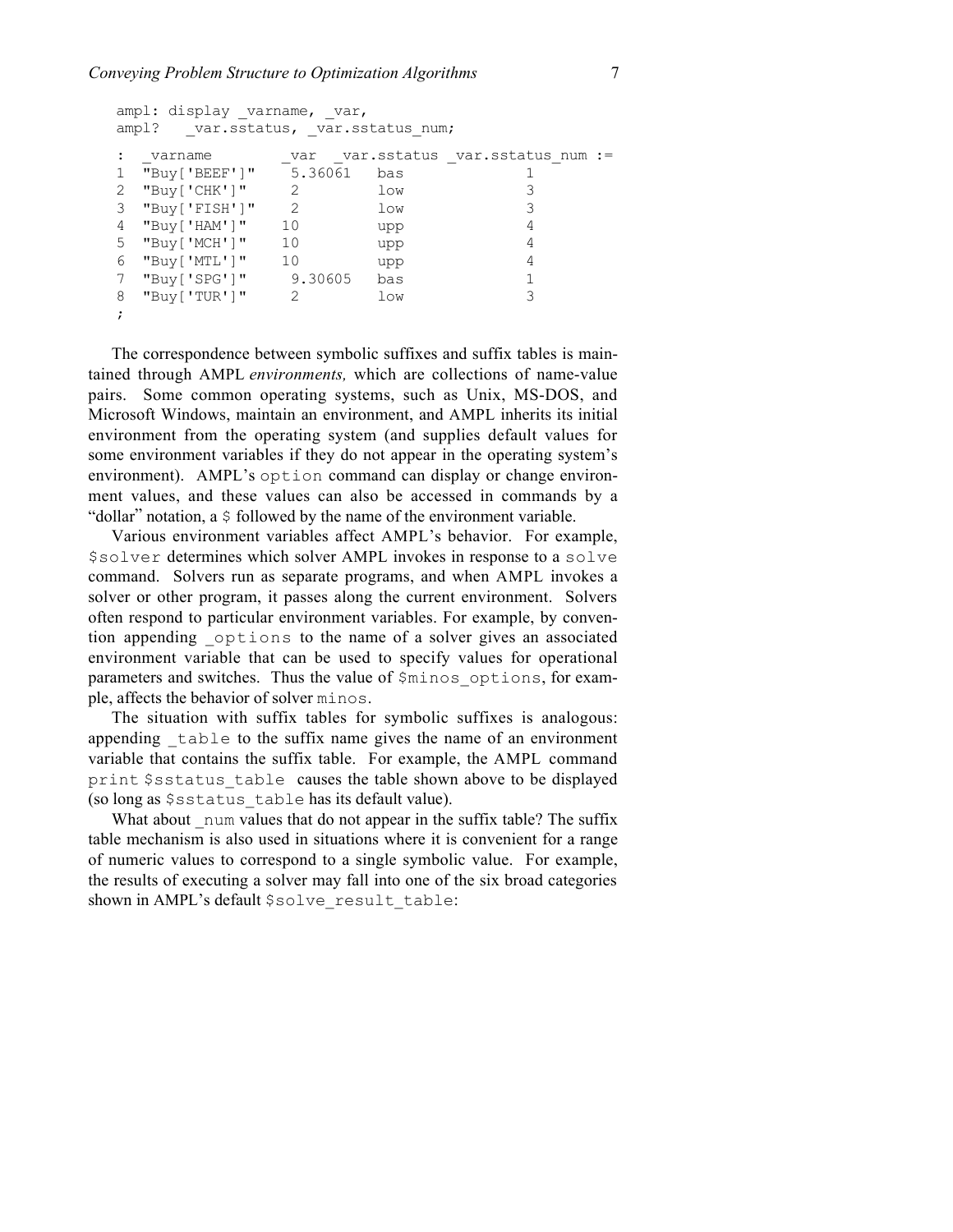| 0   | solved     |
|-----|------------|
| 100 | solved?    |
| 200 | infeasible |
| 300 | unbounded  |
| 400 | limit      |
| 500 | failure    |

Solvers can return a value for the builtin parameter solve\_result\_num that gives more detail about how they fared. Often it suffices to base a test on the broad category, however, which is available in the builtin symbolic parameter solve\_result. The value that AMPL assigns to solve result is taken from the last line of \$solve result table whose numerical value is less than or equal to solve result num. (For solve result num < 0, solve result is "?".)

Suffix tables for declared symbolic suffixes work analogously to \$solve\_result\_table, except that \_num values less than the first value in the suffix table are simply rendered as the \_num value itself.

## **3.4 Declarations and manipulations**

AMPL offers various facilities for consistency checking. For example, a parameter's declaration may specify inequalities and set memberships that the parameter must satisfy. A suffix declaration can similarly specify inequalities and set memberships that the suffix must satisfy. For instance, the .priority suffix could be limited to nonnegative values less than ten thousand by declaring it as

```
suffix priority >= 0, < 10000;
```
One of the keywords IN, OUT, INOUT, or LOCAL may also appear in a suffix declaration to indicate whether the suffix should be only sent to solvers (IN), only returned by solvers (OUT), both sent to and returned by solvers (INOUT, the default), or neither sent to nor returned by solvers (LOCAL).

Standard commands for manipulating AMPL model components also work for declared suffixes: one can remove them with a delete command, reset all values for a particular suffix or for all suffixes to 0 with a reset suffix command, modify a suffix's declaration with a redeclare  $\text{suffix statement}$  and exhibit the current declaration for a suffix with a show suffix command.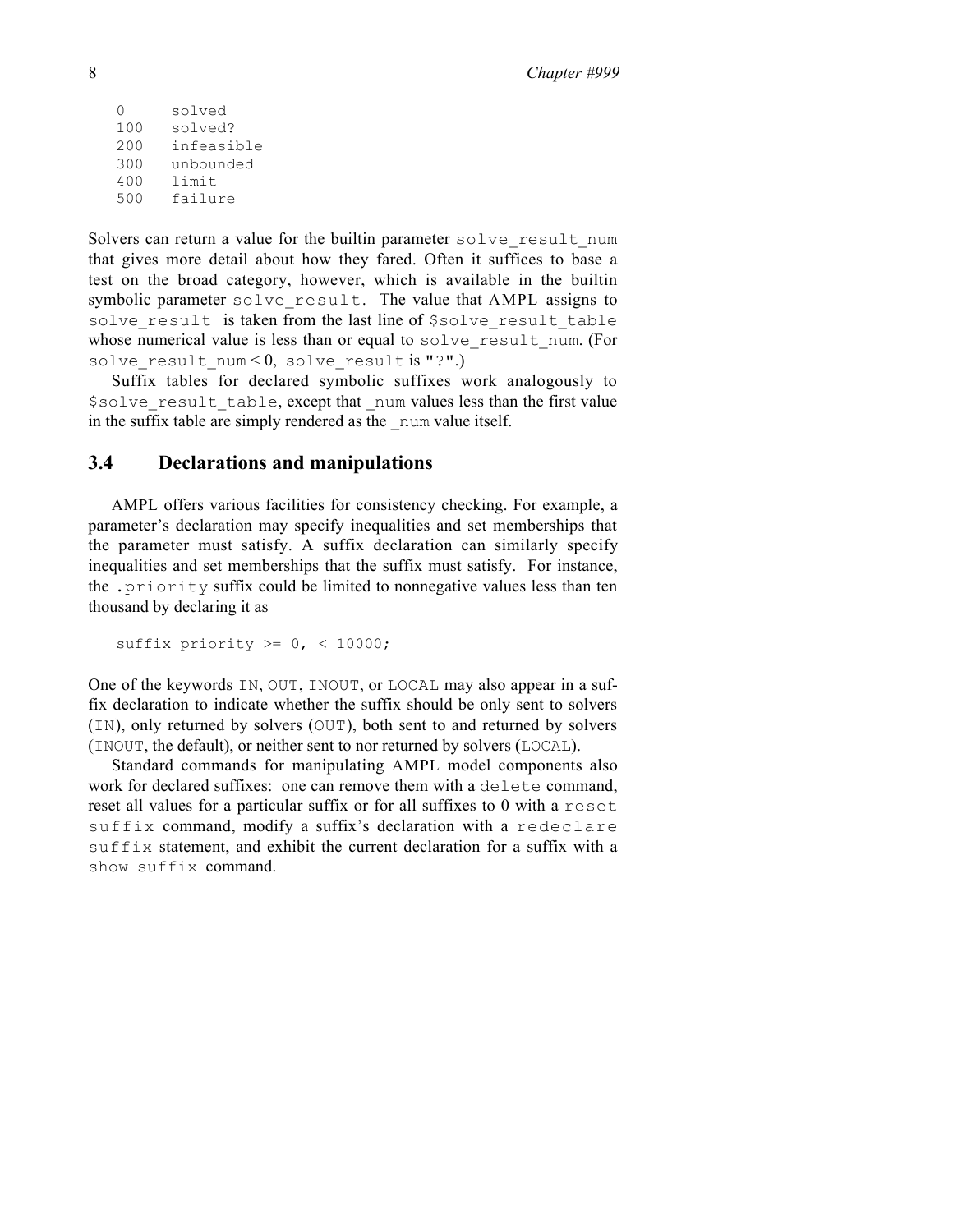## **4. EXAMPLES OF DECLARED SUFFIXES**

To exhibit the usefulness of the declared suffix concept, we next describe a few specific cases in more detail. We first consider suffixes (of type IN) defined by the modeler and subsequently recognized by certain solvers. (Solvers may simply ignore any suffixes they receive but are not prepared to recognize.) We then describe some uses of suffixes (of type OUT) that may be declared by solvers so as to return auxiliary information relating to a solution.

#### **4.1 Suffixes declared by the modeler**

For solvers that use a branch-and-bound algorithm to handle integer variables, the fundamental operation is to "branch" on a variable by dividing its domain in two. Often a human modeler can offer useful guidance about the order in which to branch on integer variables and about which branch to try first. For example, it is usually a good idea to first branch on a variable that controls whether a facility is built, and only later to branch on variables that specify details of the facility. If the former variable takes the value 1 or 0 when the facility is or isn't built, then it may be better to branch first in the "up" direction, so that a value of 1 is tried initially.

To provide for such guidance, some solvers recognize the declared suffixes .priority and .direction. Here is a simple illustration that settings of these suffixes can make a difference:

```
ampl: model multmip3.mod; data multmip3.dat;
ampl: option solver cplex;
solve;
CPLEX 6.0.1: optimal integer solution; objective 235625
602 simplex iterations
91 branch-and-bound nodes
ampl: reset; model multmip3.mod; data multmip3.dat;
ampl: suffix priority;
ampl: let {i in ORIG, j in DEST} Use[i,j].priority :=
ampl? sum {p in PROD} demand[j,p];
ampl: suffix direction;
ampl: let Use["GARY","FRE"].direction := -1;
solve;
CPLEX 6.0.1: optimal integer solution; objective 235625
447 simplex iterations
64 branch-and-bound nodes
```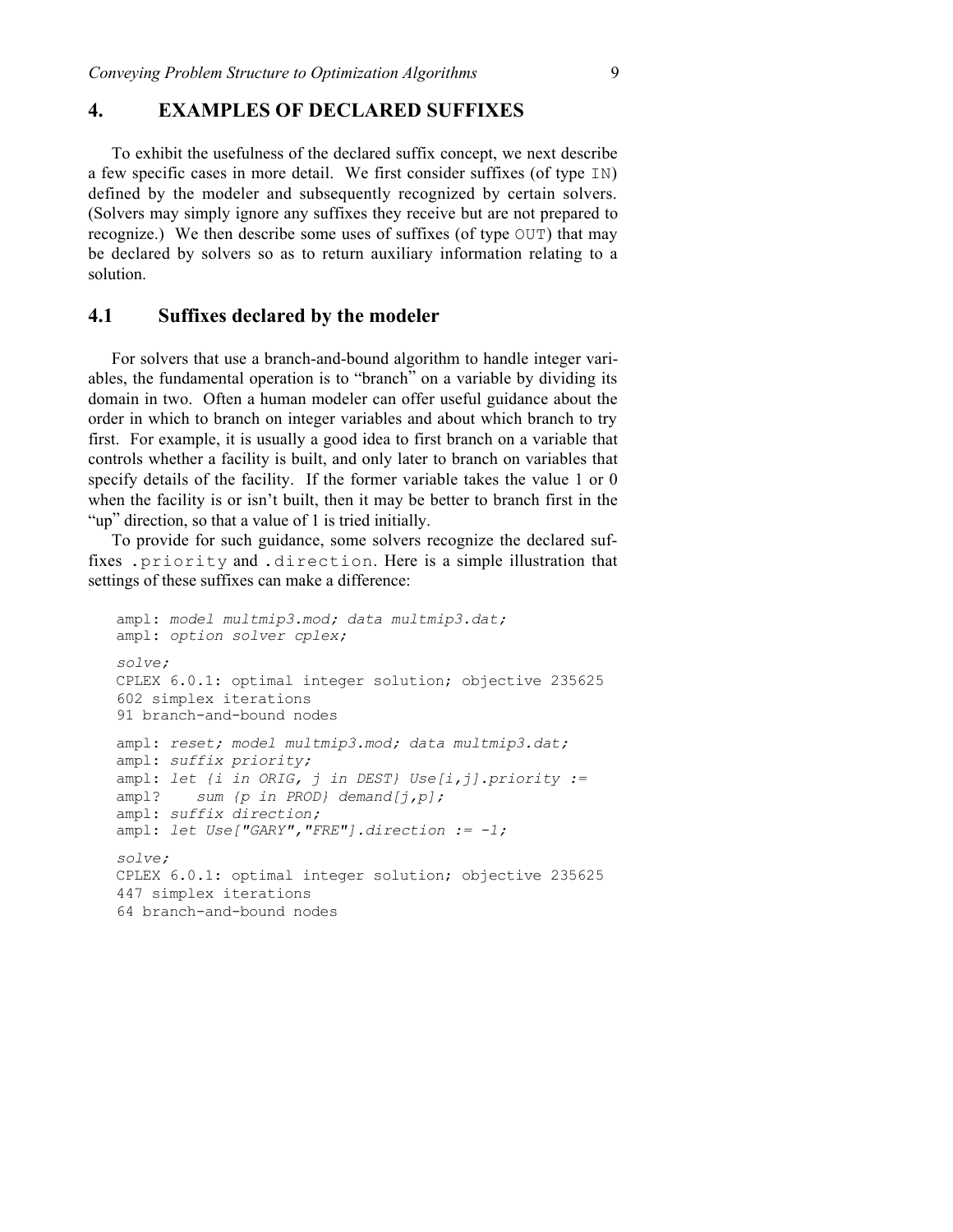(With the subsequent version 6.5 of this solver, the above choices of .priority and .direction require more rather than fewer nodes and iterations than the default settings. In general the best choice depends not only on the problem, but also on the implementation of the solution algorithm.)

Suffixes also seem a natural candidate for conveying certain auxiliary block structure to solvers. The implementation of this idea is a project for the future, however, as indicated in §6.

# **4.2 Suffixes declared by solvers**

Information frequently returned by solvers is handled by AMPL's builtin suffixes. Declared suffixes provide a complementary mechanism for returning auxiliary information in particular circumstances.

The AMPL/solver interface library permits solvers to declare and return arbitrary suffixes to AMPL, and to supply corresponding \_table options for symbolic suffixes. When reading a solution file that introduces a new suffix, AMPL echoes the new declaration to inform the modeler about it.

For example, if a linear programming problem is unbounded, the solver may find a direction of infeasibility — a ray along which the objective function can decrease without bound. Such a direction is essential to iterative schemes, such as Benders and Dantzig-Wolfe decomposition, that generate a certain column or cut based on each ray returned from an unbounded subproblem. Several solvers can send AMPL the direction vector for such a ray by declaring a new suffix, .unbdd, on variables. The solver introduces this suffix into an AMPL session only if an unbounded problem is encountered.

When a problem is infeasible, the modeler may want help in diagnosing the source(s) of infeasibility. One helpful technique offered by some solvers is to identify an irreducible infeasible subset (or IIS) of constraints and variable bounds (Chinneck and Dravnieks 1991). Since this computation may be time-consuming, and since an IIS is not always wanted, the usual arrangement is that the solver only computes an IIS on request. When it does identify an IIS, the solver can return it to AMPL via a symbolic suffix on variables and constraints, conventionally named .iis. In the following example from an AMPL session, a solve command first reveals that the problem is infeasible:

ampl: *model diet.mod; data diet2.dat;* ampl: *option solver osl; solve;* OSL 2.0: primal infeasible; objective 164.8854098 8 dual simplex iterations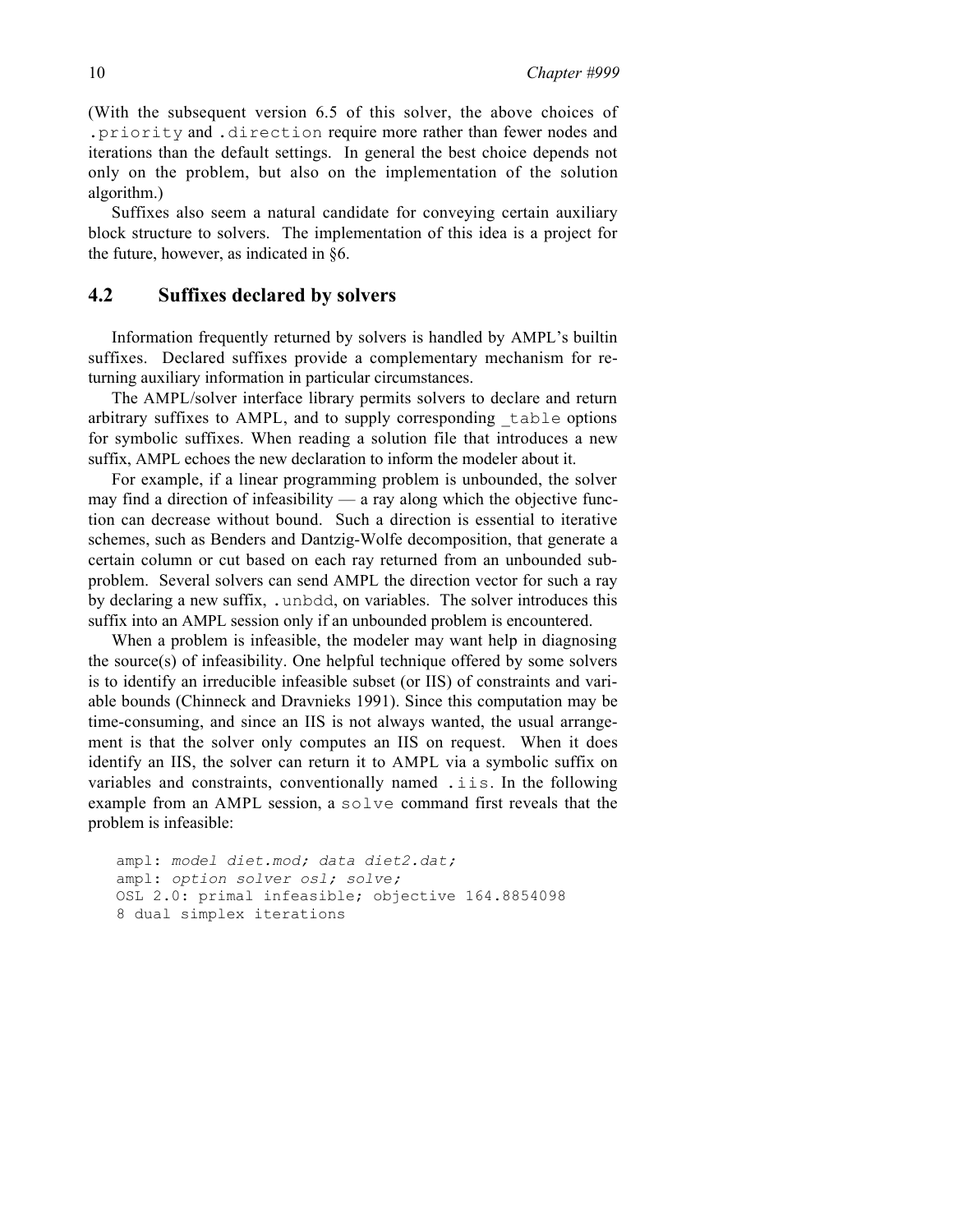Then the solver directive iisfind=1 is set, causing a second solve to return an IIS:

```
ampl: option osl_options 'iisfind=1'; solve;
OSL 2.0: iisfind=1
OSL 2.0: primal infeasible; objective 164.8854098
0 dual simplex iterations
Returning iis of 7 variables and 2 constraints.
suffix iis symbolic OUT;
option iis_table '\
0 non not in the iis\
1 low at lower bound\
2 fix fixed\
3 upp at upper bound\
';
```
(The second solve requires 0 simplex iterations because AMPL has sent it the previously described .sstatus values that were returned by the first solve.)

The .iis suffix can now be used to view the IIS. If we are not willing to consider changes to the bounds on the variables, then it is sufficient to examine the constraints whose IIS status is other than non:

```
ampl: display {i in 1.._ncons: _con[i].iis != "non"}
ampl? (_conname[i],_con[i].iis);
: conname[i] con[i].iis :=
3 \bar{ } "diet['B2']" \bar{ } low
5 "diet['NA']" upp
;
```
Here we can conclude that, to achieve a feasible solution, we will at least have to relax either the lower limit constraint on B2 or the upper limit constraint on NA in the diet.

Sensitivity analysis is a common topic in courses that cover the simplex method for linear programming. Given an optimal basis, how much can one change a single right-hand side value or a single cost coefficient while keeping the basis optimal? The usefulness of this information for practical purposes is unclear, but modelers continue to ask for it, perhaps because they are familiar with it from their studies. Accordingly, on request, some solvers will compute this information and return it in suffixes . down (for the lowest value), .up (for the highest value), and .current (for the current value of the right-hand side or cost value).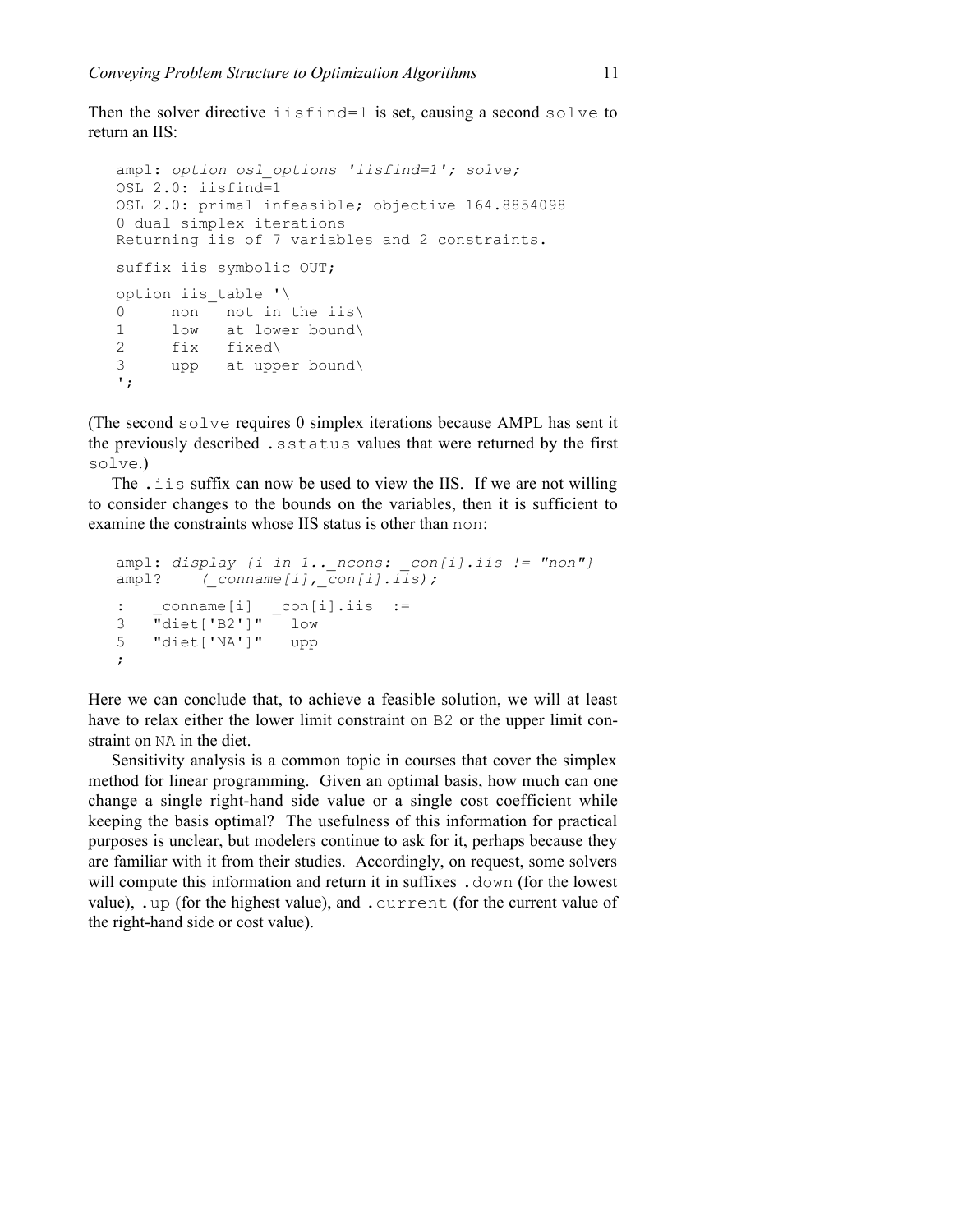# **5. OTHER STRUCTURAL INFORMATION**

The AMPL processor manipulates several other kinds of structural information, sometimes exchanging it with solvers by the declared suffix mechanism, as discussed in the following subsections.

## **5.1 Statuses**

The modeler's view and the solver's view of an optimization problem may differ for many reasons: because some variables are currently fixed (such as by AMPL's fix command), because some constraints are being ignored (such as through use of AMPL's drop command), because of AMPL's presolve phase (Fourer and Gay 1994), because of manipulations to convey complementarity constraints (Ferris, Fourer and Gay 1999), because of linearization of piecewise-linear terms (discussed below), or because of manipulations to express "defined variables" (Fourer, Gay and Kernighan 1993, pp. 337–338). Accordingly, there are two variants of many builtin suffixes, one for each view. The builtin suffix .astatus reflects AMPL's view of a variable, constraint, or objective, as summarized in the default \$astatus table:

| $\Omega$ | 1 n  | normal state (in problem)          |
|----------|------|------------------------------------|
| 1        | drop | removed by drop command            |
| 2        | pre  | eliminated by presolve             |
| 3        | fix  | fixed by fix command               |
| 4        | sub  | defined variable, substituted out  |
| 5        |      | unused not used in current problem |

As mentioned above, solvers that maintain a basis have their own notion of variable and constraint statuses. Conventionally, such solvers can take incoming status values from the .sstatus ("solver status") suffix and return updated status values to AMPL in the same suffix.

Modelers are usually most interested in .sstatus values for variables and constraints that are seen by the solver, but in .astatus values for other variables and constraints. Accordingly, the builtin suffix .status assumes the .sstatus value if the .astatus value is in and assumes the .astatus value otherwise.

# **5.2 Special ordered sets and piecewise-linear terms**

Special ordered sets (Beale and Tomlin 1970, Beale and Forrest 1976) are useful for expressing problems that contain piecewise-linear functions, variables restricted to a discrete set of values, and (in conjunction with some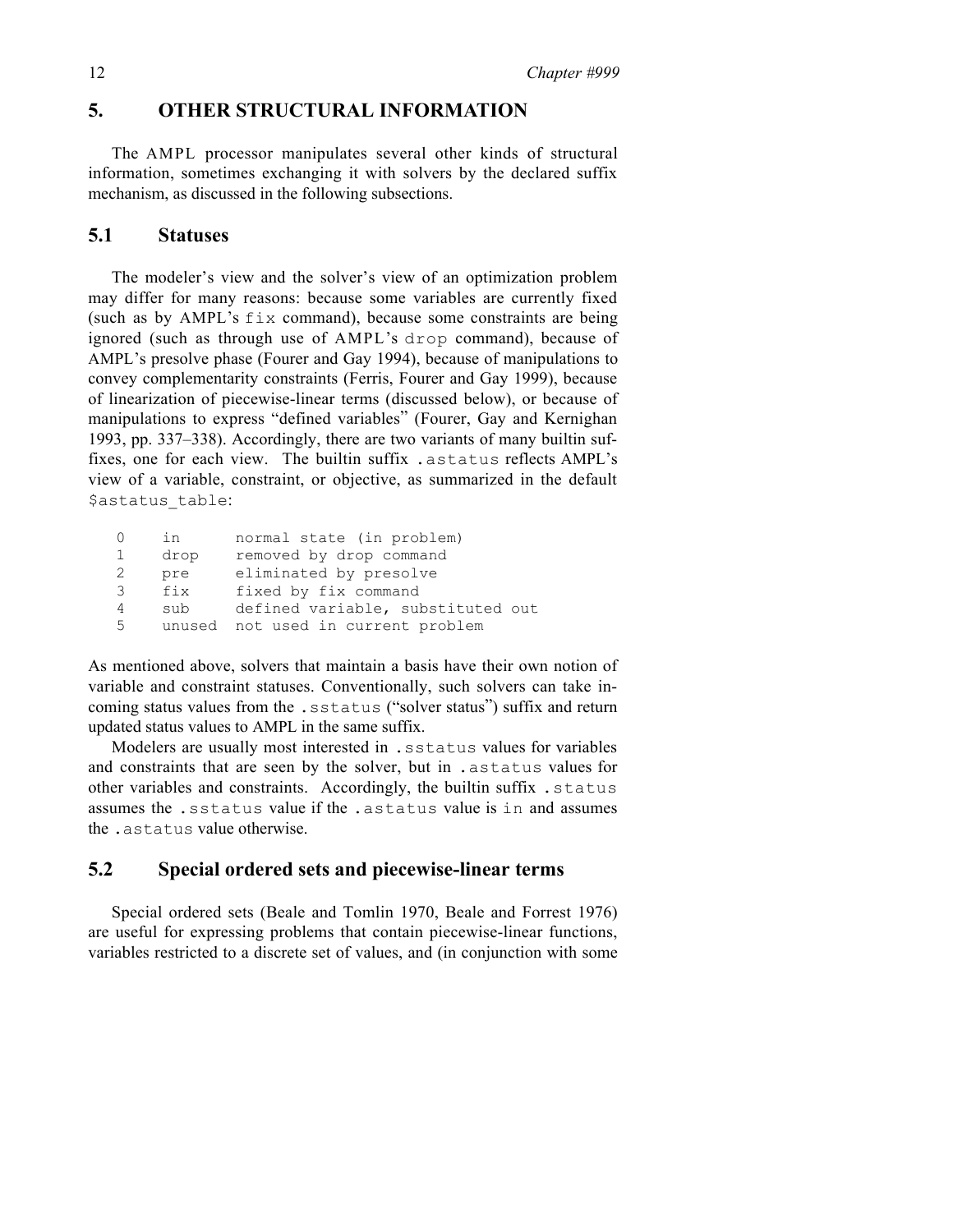AMPL has special syntax for expressing piecewise-linear terms. For example, if  $x$  is a variable, then

```
<<{i in 1..n} b[i]; {i in 0..n} s[i]>> x
```
denotes the piecewise-linear function whose slope is  $s[i]$  for  $b[i] \le x \le$ b[i+1] (regarding b[0] as  $-\infty$  and b[n+1] as  $+\infty$ ), and whose value is 0 at  $x = 0$ . AMPL linearizes piecewise-linear terms that appear linearly in objectives or constraints. In some cases — for example, if the term is convex and appears in the objective of a minimization problem — introducing some new inequality constraints is sufficient for linearization and no integer variables or special ordered sets are required. But in hard cases, such as where a nonconvex piecewise-linear term appears in an objective to be minimized, AMPL uses a special ordered set in expressing the linearized term.

Since only some solvers recognize SOS variables, AMPL introduces auxiliary binary (zero-one) variables and constraints to enforce each SOS restriction, and also uses the suffix mechanism to convey information about these variables and constraints. Drivers for solvers that do recognize SOS members may make use of a recent addition to the AMPL/solver interface library, a function suf sos(), which removes the auxiliary variables and constraints and makes the SOS information available directly.

Occasionally a modeler finds it useful to indicate SOS1 or SOS2 sets explicitly. The function suf\_sos() also recognizes user-defined suffixes .sosno and .ref for this purpose. All variables with the same nonzero .sosno value are put into the same SOS, which is of type 1 if the .sosno value is positive and of type 2 if it is negative. The .ref values describe the discrete values or breakpoint values  $(b | i]$  above) for the variables. This representation is sufficient except in the (seemingly rare) case where the sets overlap.

### **5.3 Complementarity**

The optimality conditions for (1) are a special case of a complementarity problem: when *f* and *c* are smooth and no components of *x* are required to be integers, the first-order necessary conditions for solving (1) state that either an inequality constraint is satisfied as an equality, or its associated Lagrange multiplier is zero. Various other problems involve explicit complementarity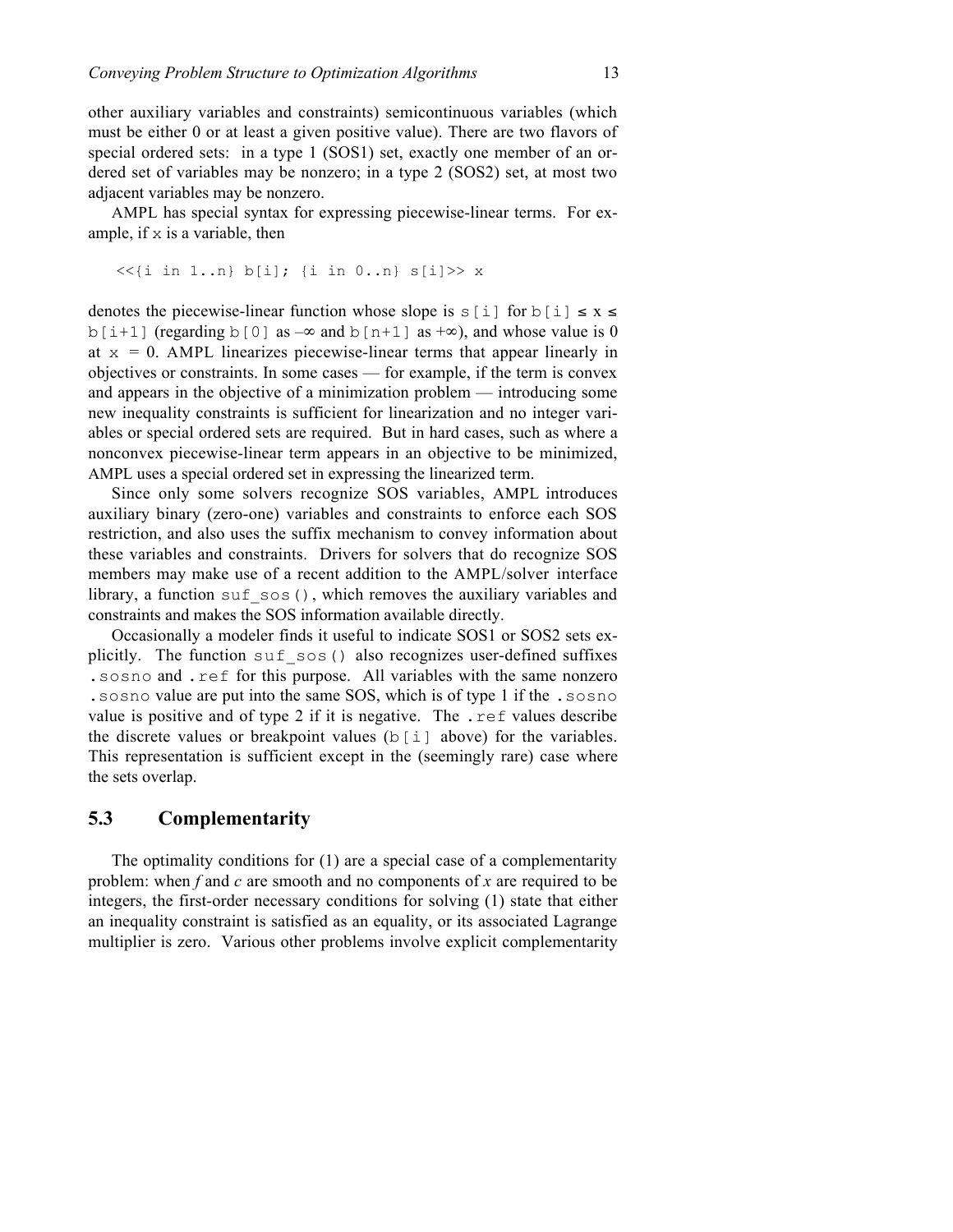conditions. Thus, as described in Ferris, Fourer and Gay (1999), we have found it helpful to add explicit syntactic forms to AMPL, including some new builtin suffixes, for purposes of expressing complementarity problems.

To make complementarity information available to solvers, the AMPL processor puts complementarity problems into a standard form in which each complementarity condition pairs an inequality constraint with a variable. An array of these pairings (with a special value to indicate ordinary constraints) is all we have had to add to the data structures in the AMPL/solver interface library. More details appear in Ferris, Fourer and Gay (1999).

# **6. CONCLUSION**

Various problem structures are useful to solvers, including derivatives, complementarity conditions, and a variety of details that can be conveyed with declared suffixes. Declared suffixes also permit solvers to return various kinds of auxiliary information.

The suffix scheme that we describe is not the most general, and so does not cover all cases of interest. Sometimes, for example, it might be desirable to have a whole vector of auxiliary information for each variable or constraint. Nevertheless, the mechanism that we have described is able to handle many common situations.

Many optimization problems have a block structure of some kind, corresponding for example to a series of time periods or a collection of scenarios. This information is clear to the modeler, but solvers may have a hard time recovering it. Suffixes seem a natural candidate for conveying some of this auxiliary block information to solvers. The case of stochastic programming seems particularly promising for this approach, as there are a variety of specialized stochastic solvers that require detailed structural information.

The flexibility of declared suffixes might allow such a stochastic programming feature to be added without any further change to the AMPL language. More generally, we expect that suffixes will eventually be used for many purposes that we did not have in mind when the suffix feature was originally designed.

# **REFERENCES**

Beale, E.M.L. and Forrest, J.J..H. (1976), "Global Optimization Using Special Ordered Sets," *Mathematical Programming,* vol. 10, pp. 52–69.

Beale, E.M.L. and Tomlin, J.A. (1970), "Special Facilities in a General Mathematical System for Non-Convex Problems Using Ordered Sets of Variables," in *Proceedings of the Fifth*